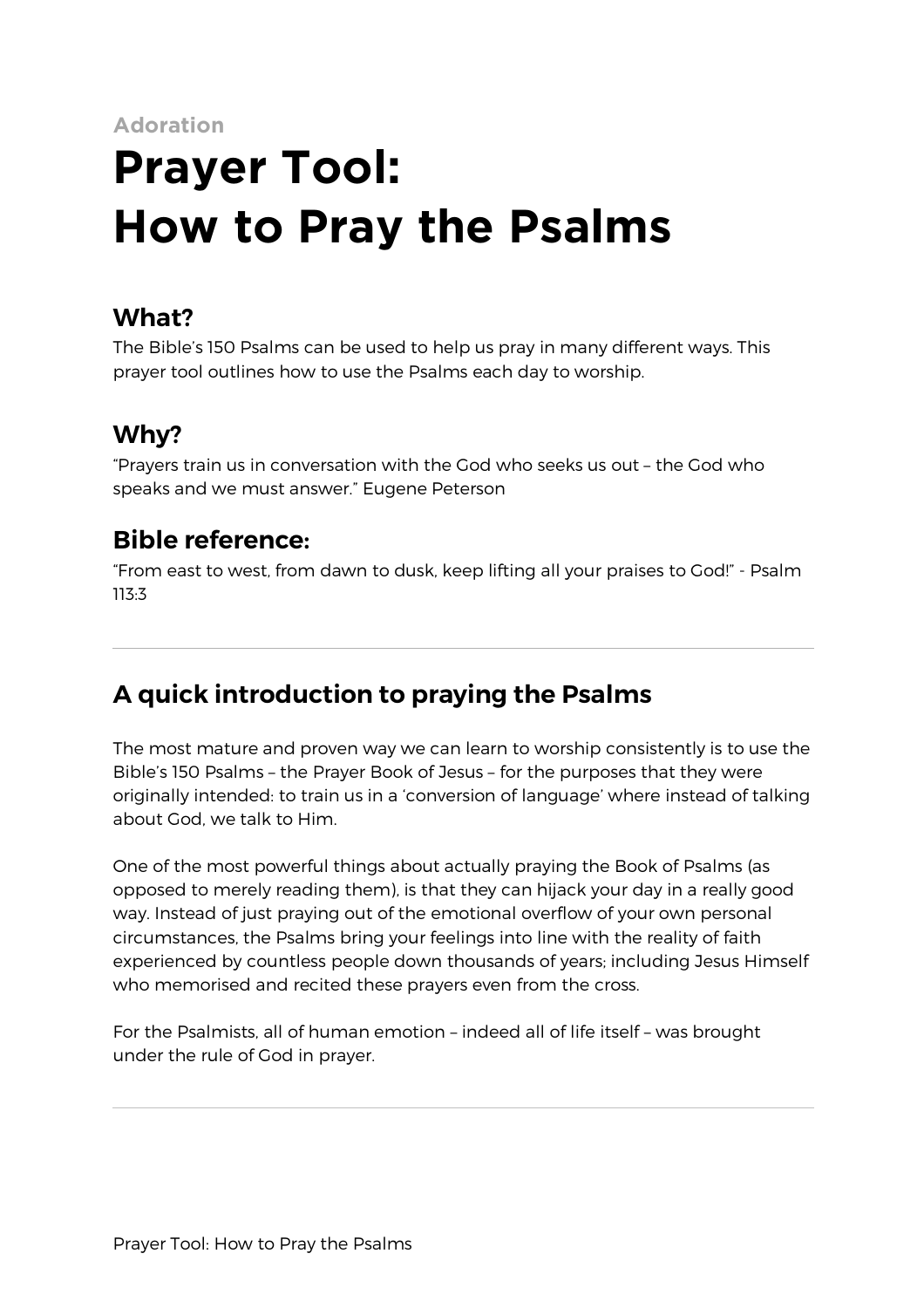# **Do it: How to pray the Psalms**

## Systematic Reading

The simplest approach to the Psalms is to work through them systematically, and there is great benefit in this approach. You could start by praying two Psalms a day – out loud – allowing the ancient, sacred words to become your prayer.

The Psalms equip us to bring our total selves and truest conditions before God: every emotion 'under the sun' is included in the Psalms, and we can incorporate them into our lives.

- Monastic communities pray five Psalms a day, covering the whole Psalter every month.
- The 'Daily Office', of which there are a number of forms, model their reading of the Psalms on the daily rhythms of sunrise and sunset, and usually follow the church's annual calendar from Advent to Pentecost and beyond.
- If you are just starting off, aim for just one Psalm a day. If you split a few of the longer ones up over several days, you will cover the whole Psalter twice each year.

## Thematic Reading

Alternatively, it can also be helpful to pray the Psalms thematically. A helpful schematic for a thematic approach to the Psalms is suggested by Walter Brueggemann in his book Spirituality of the Psalms. He suggests 3 categories: orientation – disorientation – new orientation.

Brueggemann suggests that understanding the Psalms within these three categories can guide our prayer life as it helps us find a prayer language that corresponds with the different seasons of our soul:

1. Psalms of Orientation describe those seasons that evoke gratitude for God's faithfulness and steadfastness. They therefore speak about God's character, creation, and the unchangeable nature of God's love and favour.

Examples of Psalms of orientation include Psalm 1, 8, 19, 33, 119.<sup>1</sup>

 $\overline{a}$ <sup>1</sup> Other Psalms of Orientation include 14, 15, 104, 131, 133 and 145.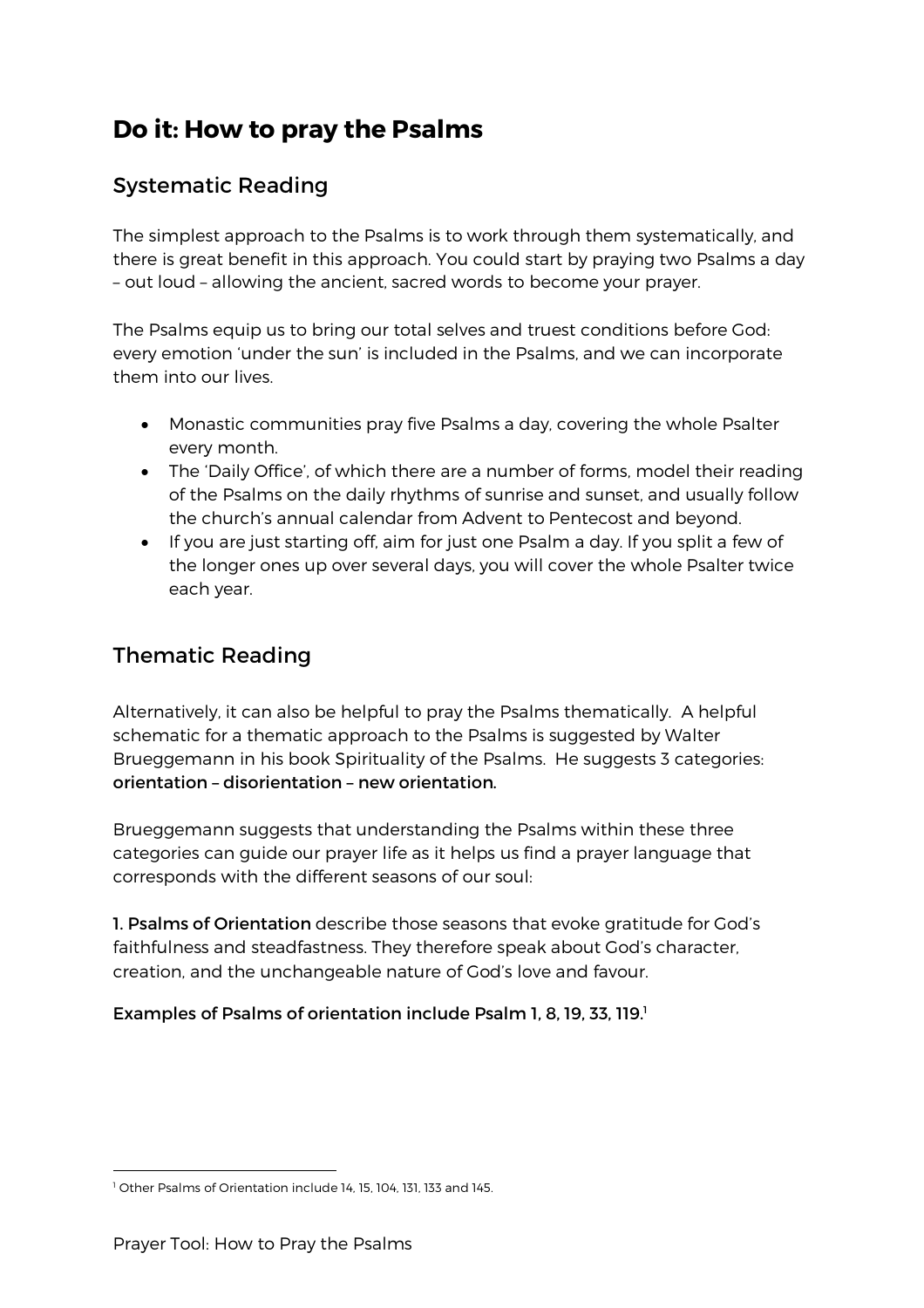2. Psalms of Disorientation are a response to seasons of the soul that involve heartache, pain, grief, complaint, disappointment, loneliness and suffering. Psalms of disorientation are plentiful and while many of these laments are personal, interestingly quite a few are also communal. (You can read more about Psalms of Lament in the Prayer Tool "How to Lament")

## Examples of personal Psalms of complaint include Psalm 3, 6, 55, 88.<sup>2</sup>

### Examples of communal Psalms of Lament include Psalm 60, 74, 126, 137. 3

3. Psalms of New Orientation express a type of surprised joy which has broken through the season of pain and despair; we have become aware of a 'fresh intrusion' – a gift of God's grace and healing that has brought us into a new place.

#### Examples of Psalms of new orientation include Psalm 18, 30, 40, 138. 4

## Dusk and Dawn

The rhythm of morning and evening prayers is a common and enriching way to read the Psalms, and many of them seem to be written with the intention of being read at these two ends of our days.

Dawn Psalms prepare us for action, waking us up to what God is doing in the world and how we can join in with Him, allowing His will to work its way in us for His purposes.

#### Examples of Dawn Psalms include Psalm 5, 46, 90, 139, 143.

Dusk Psalms mark the transition from daylight to the sleep of darkness where in our passive state of sleep we relinquish control of ourselves and others, trusting our whole lives (not to mention the running of the world!) to our Heavenly Father who 'gives His beloved sleep.'

#### Examples of Dusk Psalms include Psalm 4, 42, 63, 77, 91, 141.

Whatever type or rhythm of reading the Psalms you chose, the main point is to allow these words to shape your own praying life, giving you permission to pray not what you think God wants to hear, but what is inside of you.

 $\overline{a}$ <sup>2</sup> Other Psalms of personal Complaint, (Disorientation) include 5, 7, 13, 17, 22, 25, 26, 27, 28, 35, 39, 41, 42, 51, 54, 56, 57, 59, 61, 63, 64, 69, 71, 86, 102, 109, 130, 140, 141 and 143.

<sup>3</sup> Other Psalms of Communal Lament (Disorientation) include 79, 80, 83, 90 and 124.

<sup>4</sup> Other Psalms of New Orientation include 34, 65, 66, 124 and 129.